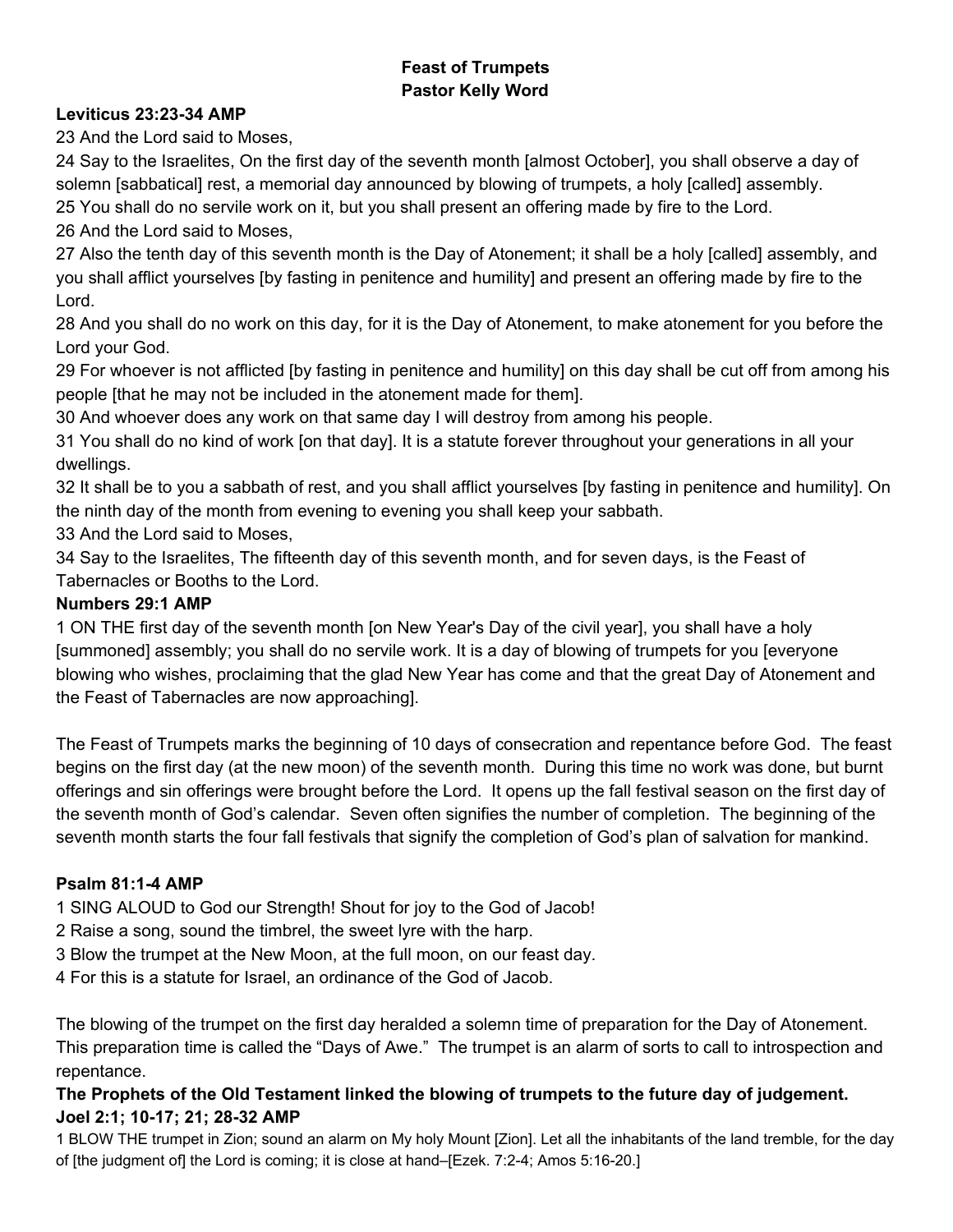10 The earth quakes before them; the heavens tremble. The sun and the moon are darkened and the stars withdraw their shining. [Rev. 9:2-4; 16:14.]

11 And the Lord utters His voice before His army, for His host is very great, and [they are] strong and powerful who execute [God's] word. For the day of the Lord is great and very terrible, and who can endure it? [Isa. 26:20, 21; 34:14, 8; Rev. 6:16, 17.]

12 Therefore also now, says the Lord, turn and keep on coming to Me with all your heart, with fasting, with weeping, and with mourning [until every hindrance is removed and the broken fellowship is restored].

13 Rend your hearts and not your garments and return to the Lord, your God, for He is gracious and merciful, slow to anger, and abounding in loving-kindness; and He revokes His sentence of evil [when His conditions are met].

14 Who knows but what He will turn, revoke your sentence [of evil], and leave a blessing behind Him [giving you the means with which to serve Him], even a cereal or meal offering and a drink offering for the Lord, your God?

15 Blow the trumpet in Zion; set apart a fast [a day of restraint and humility]; call a solemn assembly.

16 Gather the people, sanctify the congregation; assemble the elderly people, gather the children and the nursing infants; let the bridegroom [who is legally exempt from attending] go forth from his chamber and the bride out of her closet. [None is exempt from the humiliation.]

17 Let the priests, the ministers of the Lord, weep between the porch and the altar; and let them say, Have pity and spare Your people, O Lord, and give not Your heritage to reproach, that the [heathen] nations should rule over them or use a byword against them. Why should they say among the peoples, Where is their God?

21 Fear not, O land; be glad and rejoice, for the Lord has done great things! [Zech. 12:810.]

28 And afterward I will pour out My Spirit upon all flesh; and your sons and your daughters shall prophesy, your old men shall dream dreams, your young men shall see visions.

29 Even upon the menservants and upon the maidservants in those days will I pour out My Spirit.

30 And I will show signs and wonders in the heavens, and on the earth, blood and fire and columns of smoke.

31 The sun shall be turned to darkness and the moon to blood before the great and terrible day of the Lord comes. [Isa. 13:6, 9-11; 24:21-23; Ezek. 32:7-10; Matt. 24:29, 30; Rev. 6:12-17.]

32 And whoever shall call on the name of the Lord shall be delivered and saved, for in Mount Zion and in Jerusalem there shall be those who escape, as the Lord has said, and among the remnant [of survivors] shall be those whom the Lord calls. [Acts 2:17-21; Rom. 10:13.]

## **The New Testament tells us that the return of Jesus will be accompanied by the sound of the trumpet. 1 Corinthians 15:51-58 AMP**

51 Take notice! I tell you a mystery (a secret truth, an event decreed by the hidden purpose or counsel of God). We shall not all fall asleep [in death], but we shall all be changed (transformed)

52 In a moment, in the twinkling of an eye, at the [sound of the] last trumpet call. For a trumpet will sound, and the dead [in Christ] will be raised imperishable (free and immune from decay), and we shall be changed (transformed).

53 For this perishable [part of us] must put on the imperishable [nature], and this mortal [part of us, this nature that is capable of dying] must put on immortality (freedom from death).

54 And when this perishable puts on the imperishable and this that was capable of dying puts on freedom from death, then shall be fulfilled the Scripture that says, Death is swallowed up (utterly vanquished forever) in and unto victory. [Isa. 25:8.] 55 O death, where is your victory? O death, where is your sting? [Hos. 13:14.]

56 Now sin is the sting of death, and sin exercises its power [upon the soul] through [the abuse of] the Law.

57 But thanks be to God, Who gives us the victory [making us conquerors] through our Lord Jesus Christ.

58 Therefore, my beloved brethren, be firm (steadfast), immovable, always abounding in the work of the Lord [always being superior, excelling, doing more than enough in the service of the Lord], knowing and being continually aware that your labor in the Lord is not futile [it is never wasted or to no purpose].

## **1 Thessalonians 4:16-18 AMP**

16 For the Lord Himself will descend from heaven with a loud cry of summons, with the shout of an archangel, and with the blast of the trumpet of God. And those who have departed this life in Christ will rise first.

17 Then we, the living ones who remain [on the earth], shall simultaneously be caught up along with [the resurrected dead] in the clouds to meet the Lord in the air; and so always (through the eternity of the eternities) we shall be with the Lord! 18 Therefore comfort and encourage one another with these words.